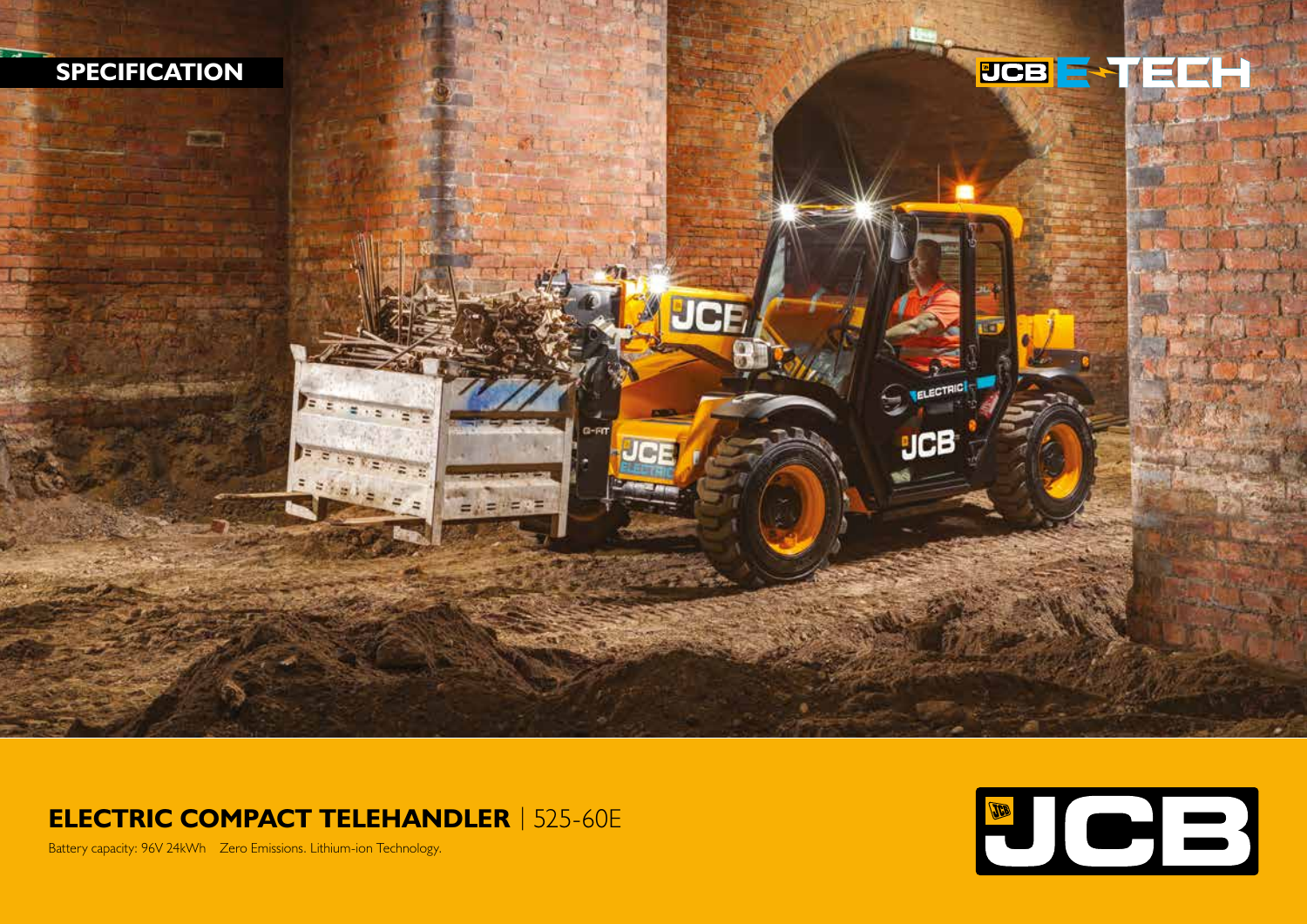# **100% electric. Zero emissions.**

JCB is leading the way in clean technology and reducing harmful emissions. That's why we are introducing JCB E-TECH, a new generation of electric products with zero emissions at point of use that don't compromise on performance. The new 525-60E is the first of the electric generation and JCB's first fully electric compact telehandler. It lets you do a full day's work on a single charge, giving you access to a whole new world of possibilities.

**UCR** 



## **LOW NOISE.**

Low noise levels make the new 525-60E ideal for working in urban areas, indoors, out of hours and operating in sensitive environments.

## **SAFER WORKING.**

No trailing tethers, zero emissions, low noise levels and other innovative features provide peace of mind for working safely and efficiently.



## **ZERO COMPROMISE.**

Get the same high performance as a conventional machine with powerful lithium-ion technology. A 24kWh battery powers the machine for a full day's work.

## **REDUCED COSTS.**

The new 525-60E has considerably lower operating costs with maintenance-free batteries, minimal daily checks and less servicing.

## **525-60E** ELECTRIC COMPACT TELEHANDLER

**ZERO EMISSIONS.**

on performance.

The new 525-60E compact telehandler is part of JCB's 100% electric E-TECH range, with zero emissions, less noise and zero compromise

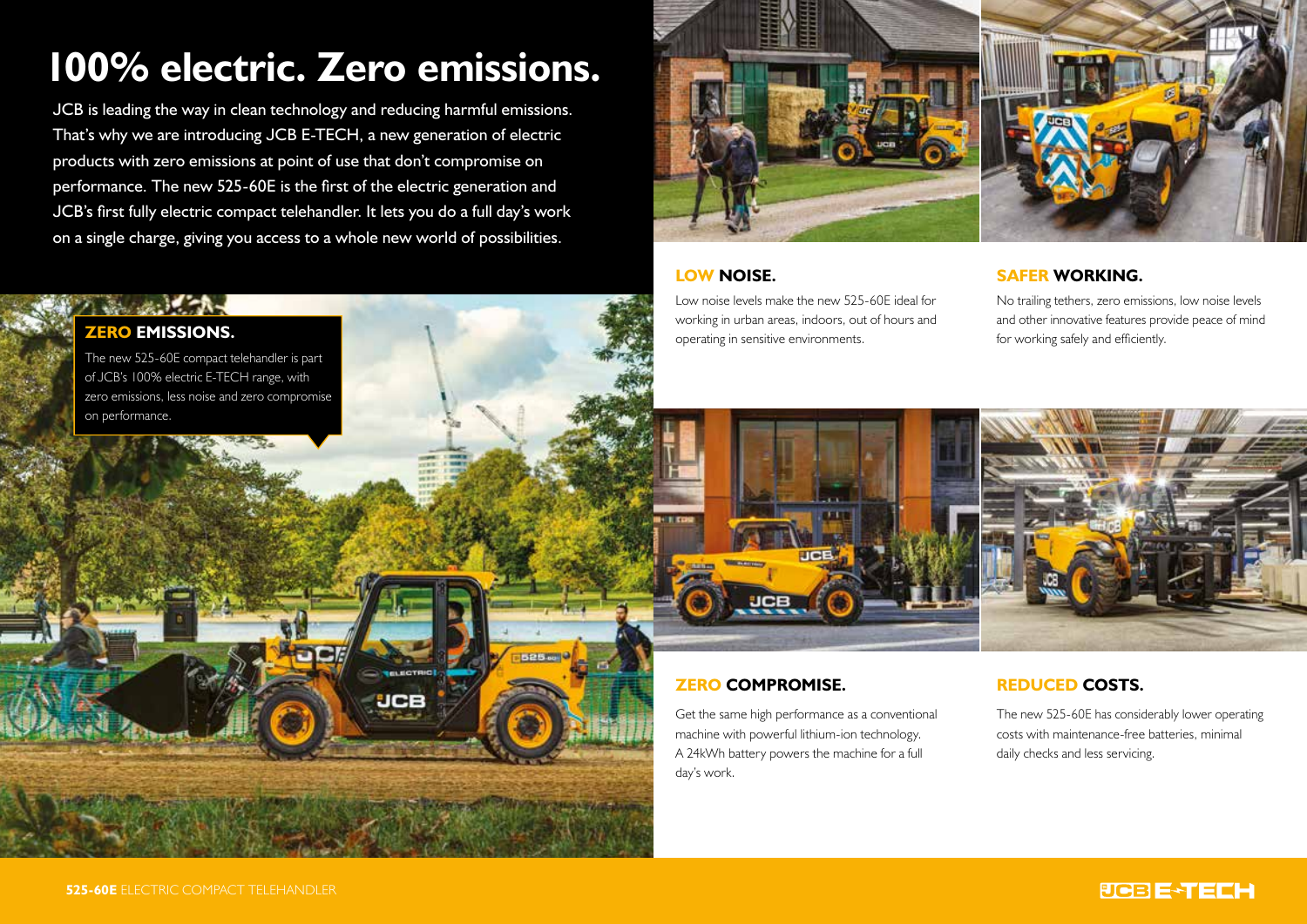## **STATIC DIMENSIONS**



| A | Overall height*                  | m          | 1.89            |
|---|----------------------------------|------------|-----------------|
| в | Overall width (over tyres)*      | m          | 1.84            |
| C | Inside width of cab              | m          | 0.88            |
| D | Front track                      | m          | 1.53            |
| E | Wheelbase                        | m          | 2.39            |
| F | Overall Length to front tyres    | m          | 3.38            |
| G | Overall length to front carriage | m          | $\overline{4}$  |
| H | Ground clearance                 | m          | 0.22            |
| J | Front wheel centre to carriage   | m          | 1.02            |
| K | Rear wheel centre to rear face   | m          | 0.6             |
|   | Outside turn radius (over tyres) | m          | 3.7             |
|   | Carriage roll back angle         | degrees    | $\vert \ \vert$ |
|   | Carriage dump angle              | degrees    | $ $  4          |
|   | Weight                           | kg         | 5200            |
|   | Tyres                            | industrial | $ 2x $ 6.5      |

\*Dependant upon tyre specified.

## **LIFT PERFORMANCE**



| Maximum lift capacity                        | kg | 2500    |
|----------------------------------------------|----|---------|
| Lift capacity to full height                 | kg | 2000    |
| Lift capacity at full reach                  | kg | 720     |
| Lift height                                  | m  |         |
| Reach at maximum lift height                 | m  | $-0.15$ |
| Maximum forward reach (to front of carriage) | m  | 3.5     |
| Complies with stability test EN1459-1        |    |         |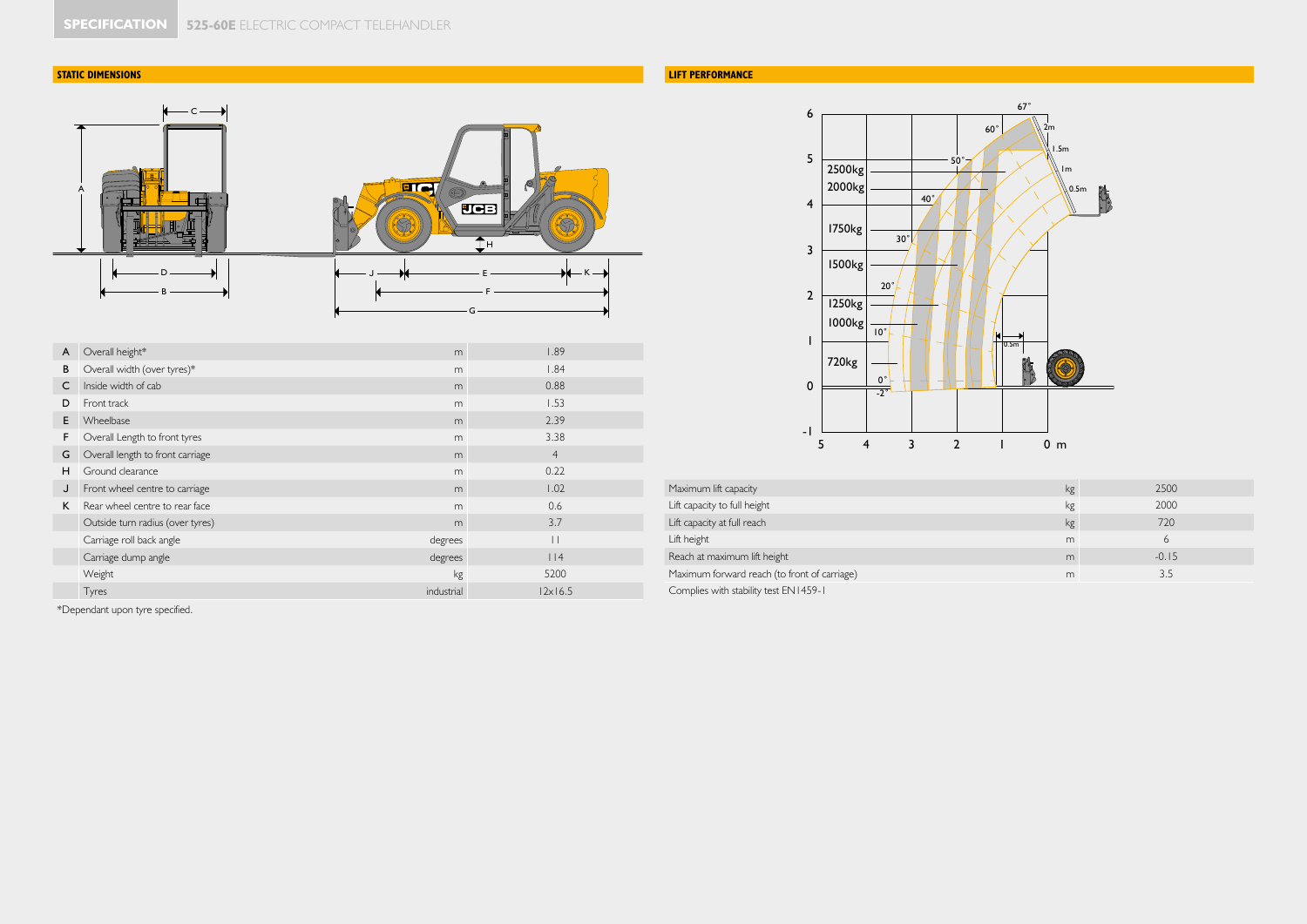| <b>POWER SOURCE</b> |              |  |
|---------------------|--------------|--|
| Battery type        | Lithium-ion  |  |
| Gross capacity      | 24kWh        |  |
| System voltage      | 96V          |  |
| Manufacturer        | Jungheinrich |  |

#### **CHARGING**

On-board charger allowing direct connection to AC mains power supply.

| On-board charging 3kW (240V / 16A) | 25 - 80%: 5hrs<br>0 - 100%: 8hrs           |
|------------------------------------|--------------------------------------------|
| Rapid charging 18kW (415V / 32A)   | 25 - 80%: 60mins<br>$0 - 100\%$ : 110 mins |
| Supercharge 27kW (415V / 63A)      | 25 - 80%: 35mins<br>$0 - 100\%$ : 60 mins  |
| Charging cable plug type           | 16A 230V (Blue)                            |

| <b>MOTORS</b> |                        |                        |
|---------------|------------------------|------------------------|
|               | Traction               | Hydraulic              |
| Motor type    | 3 phase AC (induction) | 3 phase AC (induction) |
| Motor power   | 17kW (S2)              | 22kW (S3)              |
| Max speed     | 6000rpm                | 3000rpm                |
| Peak torque   | 220Nm                  | 130Nm                  |
| Manufacturer  | Jungheinrich           | Jungheinrich           |

#### **HYDRAULICS**

Internal gear pump, fitted with suction strainer and filter. Smart hydraulics on lower and retract with separate filtration on pilot services. Optional boom end aux services.

| Operating system pressure   | bar     | 245         |
|-----------------------------|---------|-------------|
| Max flow at system pressure | ltr/min | 65          |
| Hy ulic cycle times         |         | Seconds     |
| Boom raise                  |         | 9.9         |
| Boom lower                  |         | 6.2         |
| Boom extend                 |         | 10.3        |
| Retract                     |         | $ 0\rangle$ |
| Bucket dump                 |         | 4.5         |
| Bucket crowd                |         | 4.5         |
|                             |         |             |

#### **TRANSMISSION**

Permanent 4WD transmission with independent drive motor and regenerative braking. Travel Speed 15kph.

|       |     | Forward | Reverse |
|-------|-----|---------|---------|
| Speed | kph | . .     | $\sim$  |
|       |     |         |         |

| <b>ELECTRICS</b>                |      |        |
|---------------------------------|------|--------|
| $\sim$ $\sim$<br>System voltage | Volt | 2V/96V |

Full LED road lighting. Reversing light. Direction indicators. Hazard warning. Reverse alarm. Optional rise over ambient white noise.

| <b>NOISE AND VIBRATION</b>               |      |                                                                                                                                        |  |
|------------------------------------------|------|----------------------------------------------------------------------------------------------------------------------------------------|--|
|                                          |      | Measurement conditions                                                                                                                 |  |
| Noise at the operator station (LpA)      | 75   | Determined in accordance with the test method defined in FN12053.                                                                      |  |
| Noise emission from the machine (dB(A))  | 93.6 | Guaranteed equivalent sound power (external noise) determined in accordance<br>with the dynamic test conditions defined in 2000/14/EC. |  |
| Whole body vibration (m/s <sup>2</sup> ) | 1.24 | ISO 2631-1:1997 normalised to an 8h reference period and based upon a test<br>cycle defined in SAE J1166.                              |  |
| Hand-arm vibration $(m/s2)$              | 1.27 | ISO 5349-2:2001 dynamic test conditions.                                                                                               |  |

#### **SERVICE FILL CAPACITIES**

Hydraulic system litres 45

#### **AXLES**

Front and rear drive JCB axles: epicyclic hub reduction drive/steer axles.

#### **BRAKES**

Service brakes: Hydraulically operated self-adjusting.

Parking brake: SAHR Handbrake self adjusting operated by in-cab switch.

#### **BOOM AND CARRIAGE**

Boom is manufactured from high tensile steel. Low maintenance, hard wearing pads. JCB Q-Fit, JCB compact toolcarrier, Skid-Steer.

#### **STEERING**

Hydrostatic power steering with power track rods on both axles.

Three steer mode options: Front wheel steer, all wheel steer, crab steer, operated from in the cab by a selection lever.

#### **CAB**

Quiet, safe and comfortable cab conforms to ROPS ISO 3471 and FOPS ISO 3449. Tinted glass all round, heated front, rear and right-hand side, laminated roof screen. Roof bars, front screen and roof screen wipers and heater/screen demister. Rear opening window with wash/ wipe. Battery charge, hourmeter, road speed indicator, clock and inclinometer. Adjustable, heated air suspension seat, tilt steer column, SAHR park brake, floor mounted throttle and brake pedals.

Hydraulic controls: Single lever servo joystick, incorporating forward/neutral/reverse, with progressive extend/retract and auxiliary.

Load Moment Indicator: Automatic eye level audio-visual load moment indicator warning system receiving a signal from a load sensor on the rear axle. This system continuously monitors the machine's forward stability and leaves the operator in control at all times.

#### **OPTIONS**

Options: Front, rear and boom working lights, green/amber flashing beacon, fire extinguisher, front screen guard, boom end auxiliary services, sunblind, radio kit, carriage hydraulic locking, 2-speed and intermittent front wash/wiper.

Attachments: Contact your local dealer for details of the comprehensive range.

\*Adaptive Load Control for EU territories conforms to EN15000.